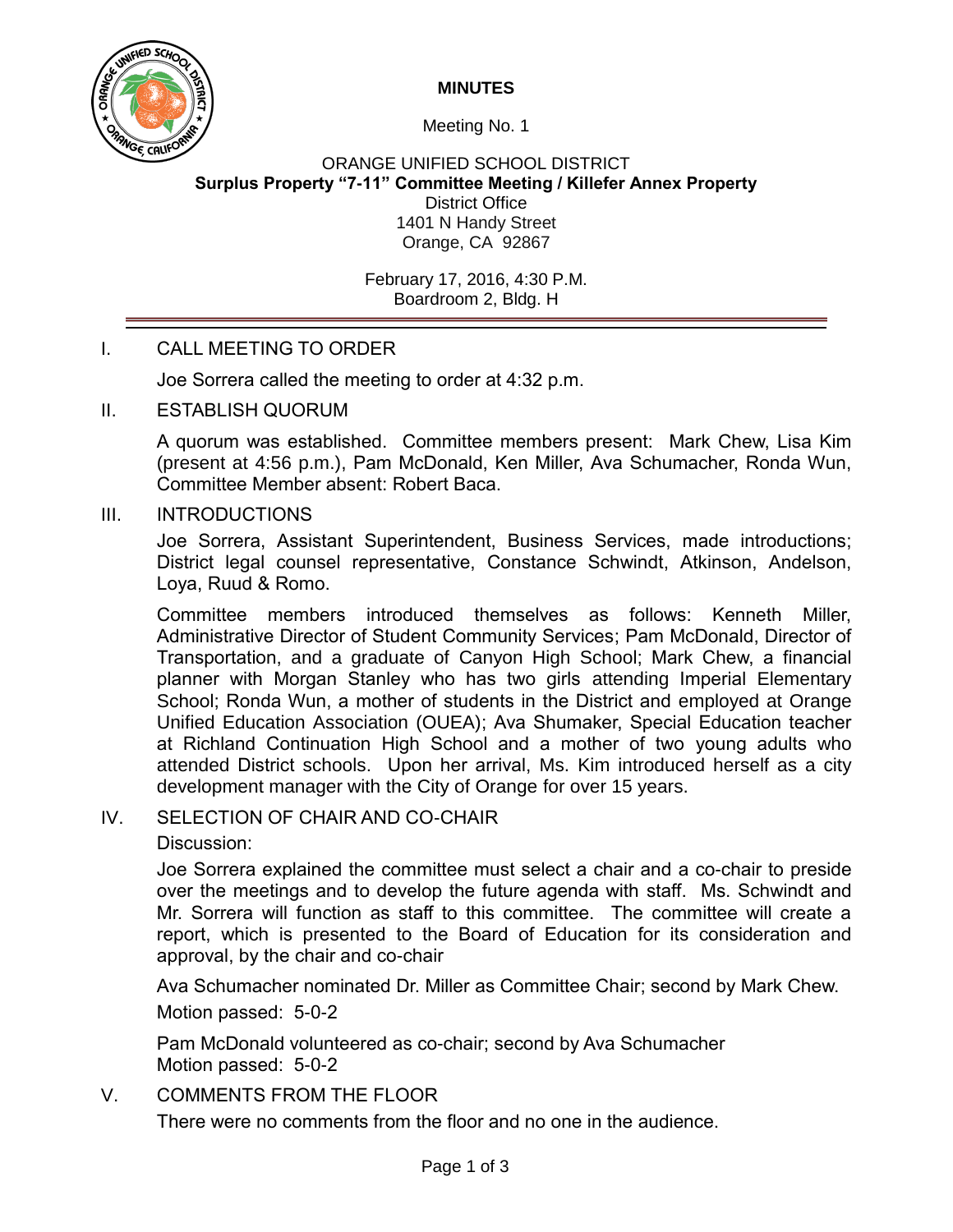## VI. OVERVIEW OF SURPLUS PROPERTY COMMITTEE PURPOSE AND DUTIES / INFORMATION.

Discussion:

Ms. Schwindt described the committee responsibilities and explained that District staff would assist the committee from an administrative perspective, but that the committee will make its own determination on the recommendation to present to the Board. She explained that the committee would need to prepare a priority use list to circulate prior to the public meetings. This priority use list gives the community notice of the property under review and the potential uses that may be considered.

Ms. Schwindt explained that as an advisory committee, they are a legislative body subject to the Brown Act and conflict of interest laws. Meetings are to be agenized similar to the board meetings. Committee members need be cognizant of accidental meetings, which may occur if four or more members meet. Serial meetings may accidently occur if there are a series of emails between four members or more. Ms. Schwindt recommended rather than e-mail each other to direct all questions to Joe or his designates.

Ms. Schwindt addressed a committee member's question by confirming conversations about the property with fewer than four (4) committee members is acceptable.

 Ms. Schwindt discussed that if any committee member lived within 500 feet of the property that it would be a conflict of interest. A committee member asked if working on the campus was conflict. Ms. Schwindt confirmed it was not.

Ms. Schwindt summarized the surplus property procedures under Tab 4 and explained that a 7-11 committee is the first step in a long process to identify the parcel as surplus. Ms. Schwindt continued that the final step in the process, if the Board so chooses, is either a sale at a public auction or a waiver from the state, requested by the District, to allow negotiations for a sale.

Ms. Schwindt responded to a committee member's question regarding continued committee responsibility after recommendations reported to the Board, the committee would have no continuing involvement.

### VII. OVERVIEW OF THE KILLEFER ANNEX PROPERTY / INFORMATION

Discussion:

Mr. Sorrera combined agenda items 7 and 8 as they are presented together in his PowerPoint presentation. A copy of the presentation is included under Tab 5. He summarized the history of the property and the reason for considering it surplus. The District anticipates escrow closing on the Killefer Site within the next few months.

Mr. Sorrera explained Western States Housing expressed an interested in acquiring adjacent property for use as an underground parking lot. The request stems from the project's need for additional parking. Potentially RHS may lose twenty-two (22) parking lot spaces out of 59. Use of RHS's parking lot by staff, students, and parents depends on school events, fluctuating student enrollment, and the time of day. The District based the value of the Killefer Annex property on the appraised value of the Killefer site, which sold for \$5,075,000 (Five million seventy-five thousand dollars). Therefore, staff approximated Killefer Annex property cost per